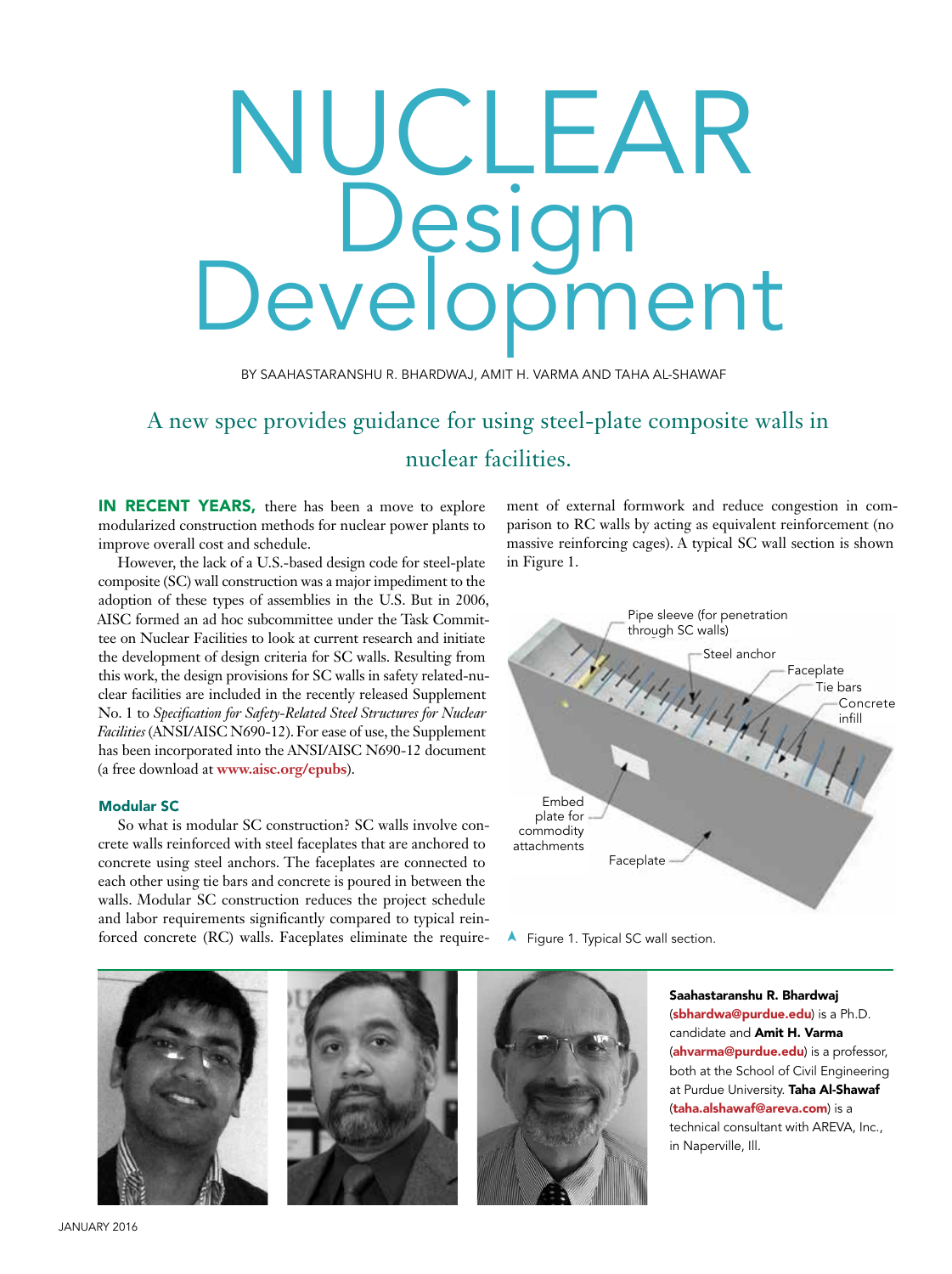Figure 2. Flowchart to facilitate use of Appendix N9.

Appendix N9 is applicable to the design of SC walls and SC wall connections and anchorages. The experimental database that forms the basis of the provisions is discussed in the commentary to Appendix N9. The appendix is limited to SC walls with two faceplates on exterior surfaces and no additional reinforcing bars. The general requirements of the appendix specify the conditions necessary for applicability of the provisions. Section detailing requirements of the appendix address SC-specific limit states of local buckling, interfacial shear failure, and section delamination.

### Organization of Appendix N9

Appendix N9 is organized into four major sections. These sections are further organized into subsections. The sections and subsections of the Appendix are listed as follows:

|                                    | $\blacktriangleright$ N9.1 Design Requirements   |
|------------------------------------|--------------------------------------------------|
| N9.1.1                             | <b>General Provisions</b>                        |
| N9.1.2                             | Design Basis                                     |
| N9.1.3                             | <b>Faceplate Slenderness</b>                     |
|                                    | Requirement                                      |
| N9.1.4                             | Requirements for                                 |
|                                    | <b>Composite Action</b>                          |
| N9.1.5                             | Tie Requirements                                 |
| N9.1.6                             | Design for Impactive and                         |
|                                    | Impulsive loads                                  |
| N9.1.7                             | Design and Detailing                             |
|                                    | <b>Around Openings</b>                           |
|                                    | $\blacktriangleright$ N9.2 Analysis Requirements |
| N9.2.1                             | <b>General Provisions</b>                        |
| N9.2.2                             | <b>Effective Stiffness for Analysis</b>          |
| N9.2.3                             | Geometric and Material                           |
|                                    |                                                  |
|                                    | Properties for                                   |
|                                    | <b>Finite Element Analysis</b>                   |
| N9.2.4                             | Analyses Involving Accident                      |
|                                    | <b>Thermal Conditions</b>                        |
| N9.2.5                             | Determination of                                 |
|                                    | <b>Required Strengths</b>                        |
| N9.3 Design of SC Walls            |                                                  |
| N9.3.1                             | Uniaxial Tensile Strength                        |
| N9.3.2                             | Compressive Strength                             |
| N9.3.3                             | Out-of-Plane                                     |
|                                    | Flexural Strength                                |
| N9.3.4                             | In-Plane Shear Strength                          |
| N9.3.5                             | Out-of-Plane Shear Strength                      |
| N9.3.6                             | Strength Under                                   |
|                                    | <b>Combined Forces</b>                           |
| N9.3.7                             | <b>Strength of Composite</b>                     |
|                                    | Linear Members in                                |
|                                    | Combination with SC walls                        |
| N9.4 Design of SC Wall Connections |                                                  |
| N9.4.1                             | <b>General Provisions</b>                        |
| N9.4.2                             |                                                  |
|                                    | Required Strength                                |
| N9.4.3                             | Available Strength                               |

Appendix N9 is not applicable. 1. Check that SC section thickness, reinforcement ratio, faceplate thickness, steel and concrete grades satisfy the limitations of Section N9.1.1. 2. Check that applicable requirements of **Section N9.1.1** are satisfied. Begin design of structure with SC walls. Check that faceplate is nonslender (Section N9.1.3). Provide composite action using steel anchors. Classify connectors as yielding or nonyielding type using Section N9.1.4a. Check spacing of steel anchors using Section N9.1.4b. Provide structural integrity using ties. Check tie spacing using Section N9.1.5. Check tie spacing in regions around openings using Section N9.1.7. Classify ties as yielding or nonyielding type using Section N9.1.5a. Ties contribute to out-of-plane shear strength of SC walls according to Section N9.3.5. Calculate required tensile strength for ties using Section N9.1.5b. Are the requirements of N9.1.1 satisfied? No Yes

> Develop elastic finite element (EFE) model according to Sections N9.2.1 and N9.2.3.

Analyze EFE model for load and load combinations from Section NB2.

- 1. Model openings using Section N9.1.7.
- 2. Model flexural and shear stiffness of SC walls using **Section N9.2.2**.<br>3. Loading due to accident thermal conditions will be as per
- Loading due to accident thermal conditions will be as per
- Section N9.2.4.

4. Model second-order effects using Section N9.1.2b.

Perform EFE analysis to calculate design demands and required strengths.

Identify interior and connection regions using Section N9.1.2.

Continued in Figure 3